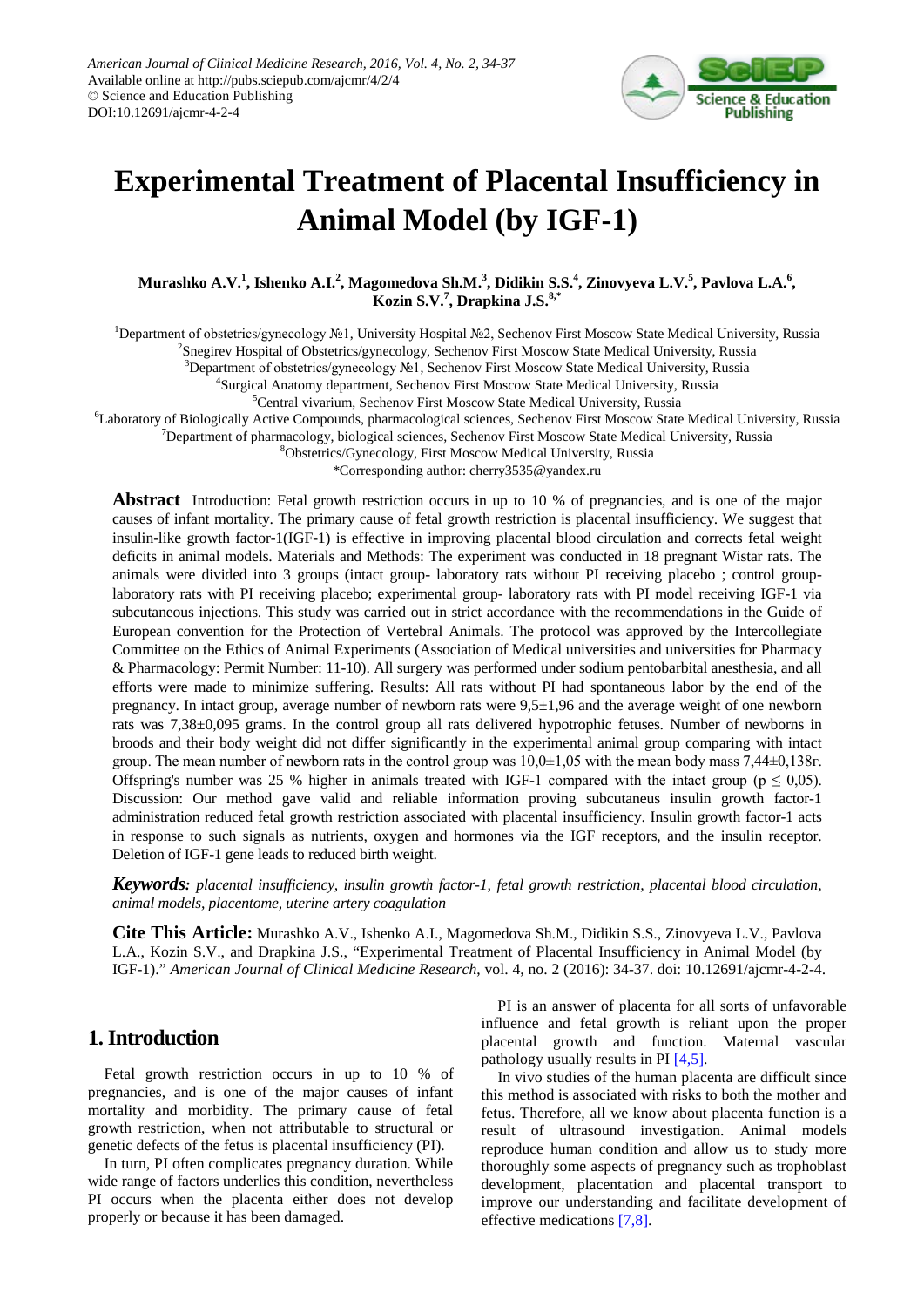Unfortunately, although different kinds of medicines have been proposed to manage PI no one turns out to be evidently effective to treat or prevent this condition. However, understanding mechanisms underlying PI and early recognition of such condition could help us to manage PI which seems to be most effective in the early stages of the disease  $[1,3]$ . Medications are not usually helpful if any abnormal changes have already developed in placenta and when they are accompanied with fetal growth restriction.

Clinical and experimental research suggested that the improved uteroplacental and fetoplacental blood circulation could prevent inappropriate fetal growth [\[2\].](#page-3-3) 

There are numerous growth factors, which regulate body processes by participating in cells growth, differentiation, haemopoesis, cells interaction, and angiogenesis and by increasing penetrability of placental vessels. Previous studies demonstrated that insulin-like growth factor-1 (IGF-1) might be effective for improving placental blood circulation and corrects fetal weight deficits in animal models [\[14\].](#page-3-4)

IGF-1 - is a single chained polypeptide and one of the most essential growth factor. IGF-1 and growth hormone (GH) interacts with insulin to modulate its control of carbohydrate metabolism. These hormones do not act independently on growth proces[s \[3\].](#page-3-5) 

IGF-1 accelerates proteins biosynthesis and slows down their destruction in the placenta. IGF-1 also has the same structure as proinsulin. IGF-1 is an important fetal growth regulator. When fetal growth restriction develops concentration of this hormone decreases dramatically [\[3,4\].](#page-3-5)

The suggestion was that IGF-1 treatment in experimental model of PI could prevent or minimize its development. In order to prove the hypothesis we created experimental PI model on rats and try to treat it by IGF-1.

# **2. Materials and Methods**

The experiment was conducted in 18 pregnant Wistar rats. Their initial body mass varied between 200-250 grams. The rats had unlimited access to water and food and were under vivarium conditions. This study was carried out in strict accordance with the recommendations in the Guide of European convention for the Protection of Vertebral Animals. The protocol was approved by the Intercollegiate Committee on the Ethics of Animal Experiments (Association of Medical universities and universities for Pharmacy & Pharmacology: Permit Number: 11-10). All pregnant rats were divided into 3 groups.

**1 group (intact)** - 6 pregnant laboratory Wistar rats without PI receiving placebo (water was injected)

**2 group (control group)** - 6 pregnant laboratory rats with PI receiving placebo (water was injected)

**3 group (experimental group)** - 6 pregnant laboratory rats with PI model receiving IGF-1 via subcutaneous injections.

Female rats were placed with male rats during estrusproestrus phase in ratio 1:1. The first day of pregnancy was considered if a mucus plug was detected in the vagina. After the rats got pregnant they were placed apart under standard conditions.

**Experimental model of PI:** On the 10-th day of pregnancy the laparotomy with bilateral uterine artery coagulation was performed to induce PI.

#### **2.1. Surgery Stages**

Under aseptic conditions and general anesthesia (solution of Zoletil 0,05 ml and solution of Rometar 0,04 ml and Atropini 0,1 %-0,02 ml) a lower midline incision for laparotomy was performed which is represented in [Figure 1,](#page-1-0) [Figure 2.](#page-1-1) Marked cyanosis in [Figure 3](#page-2-0) is a result of ischemia associated with relative blood deficiency [\(Figure 3\)](#page-2-0).

We reconstructed all abdominal layers with uninterrupted vicryl suture and applied iodium on the restored skin afterwards.

**IGF treatment:** IGF-1 was administered subcutaneously in dose 0,8 mcg/kg animal weight one time per day for 7 days beginning on the 12-th day of pregnancy. The same placebo (water in the same volume) dose was given subcutaneously to the intact and control groups of animals.

**Outcome points:** The severity of PI and the effectiveness of IGF-1 were evaluated by the number of newborn rats in the broods and by newborn rats' body mass directly after their birth.

<span id="page-1-0"></span>

**Figure 1.** Laparotomy

*Under aseptic conditions and general anesthesia (solution of zoletil 0,05 ml and solution of rometar 0,04 ml and atropini 0,1 %-0,02 ml) a lower midline incision for laparotomy was performed*.

<span id="page-1-1"></span>

**Figure 2**. Pregnant bicornuate uterus before uterine artery coagulation *Comparing to [Figure 3](#page-2-0) there is no visible cyanosis*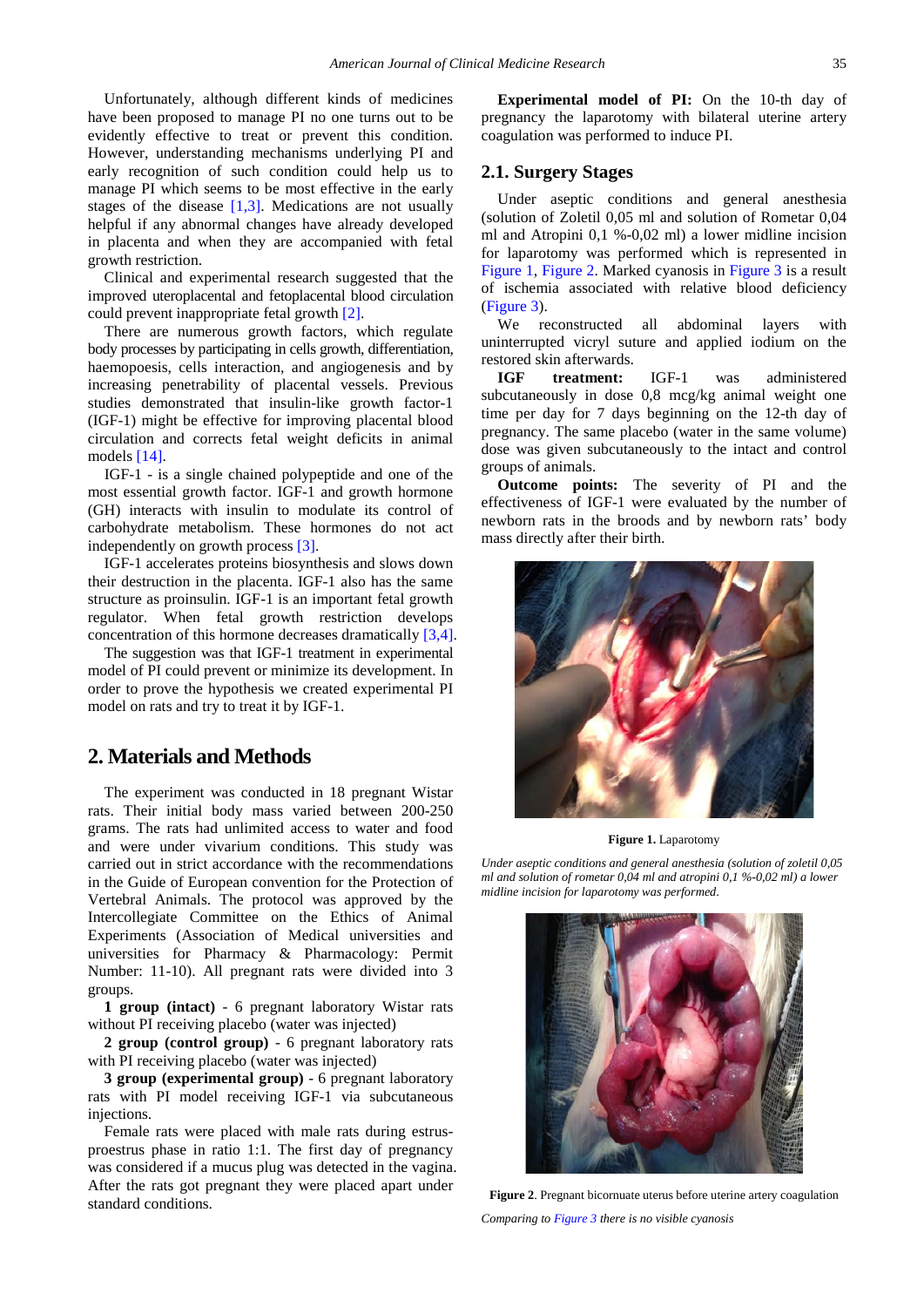<span id="page-2-0"></span>

**Figure 3**. Uterine ischemia after uterine artery coagulation

*Marked cyanosis i[n Figure 3](#page-2-0) is a result of ischemia associated with relative blood deficiency*

#### **3. Results**

It was demonstrated that all rats without PI had spontaneous labor by the end of the pregnancy which lasted for 22-25 days. In the 1-st (intact) group, average number of newborn rats in the broods were 9,5±1,96 and the average weight of one newborn rat was  $7,38\pm0,095$ grams. [\(Table 1\)](#page-2-1).

In the 2-nd group all rats except one with experimentally induced PI receiving placebo delivered termly hypotrophic fetuses. One of the rat had premature labor on the 16 th day of gestation delivering 5 preterm newborns. Body mass of the 5 premature young rats was 0.94±0,1. Other 5 rats had spontaneous labor at term on the 22-25-th day of gestation. The mean number of newborn rats in broods was  $8,0\pm1,97$  and the mean body mass was  $6,77\pm0,11$ grams. It was revealed almost a 9% of body mass reduction comparing with rats in intact group.

<span id="page-2-1"></span>

| $\mathbf{r}$ .                            |                  |                      |                   |
|-------------------------------------------|------------------|----------------------|-------------------|
| Group                                     |                  |                      | Experiment        |
| Parameter                                 | Intact           | Control (PI+placebo) | $(PI+IGF-1)$      |
| Mean number of newborn rats in the brood  | $9.5 \pm 1.96$   | $8.0 \pm 1.97$       | $10.0 \pm 1.05**$ |
| Number of broods                          |                  |                      |                   |
| Mean body mass of a newborn rat           | $7.38 \pm 0.095$ | $6,73\pm0,110*$      | $7.44 \pm 0.138$  |
| Total number of newborn rats in the group |                  | 40                   | 60                |
| Note:                                     |                  |                      |                   |

**Table1. The effect of a 7 day subcutaneous IGF-1 administration in a dose of 0,8mkg/kg on the body mass and number of newborn rats**

\* - significant differences with intact group ( $p \le 0.05$ )

\*\* - significant differences with control group ( $p \le 0.05$ ).

Number of newborns in broods and their body weight did not differ significantly in the third animal group (with experimentally induced PI who received IGF-1) comparing with intact group. The mean number of newborn rats in the 3-rd group was  $10,0±1,05$  with the mean body mass 7,44±0,138г. Interestingly, that offspring's number was 25 % higher in animals treated with IGF-1 compared with the 2-nd group ( $p \le 0.05$ ).

## **4. Discussions**

In earlier studies, PI was induced by experimental decrease of uterine blood inflow by uterine artery embolization in sheeps. IGF-1 effectively prevented the development of fetal growth restriction in sheep fetuses [\[3,4,6\].](#page-3-5) One of the beneficial effects of using IGF-1 was the increase in its concentration in fetal plasma and in amniotic fluid. Other researchers showed the same result[s \[5,8,9,10,11\].](#page-3-6) 

The analysis of the different routes of IGF-1 administration demonstrated that the most effective way to prevent PI was an intravenous or intraamniotic injection of IGF-1. Nevertheless, all parenteral routes of IGF-1 administration leaded to the improvement of fetal growth rate even after uterine artery embolization [\[4,6,8,9,11\].](#page-3-0)

Thereby, in big agricultural animals IGF-1 showed beneficial effects in experimentally induced PI. However, small laboratory animals research is the most essential part for studying the pharmacological effects of any promising agent. That is why we studied IGF-1 clinical effectiveness when administered subcutaneously in rat model of PI.

To induce PI uterine vessels werecoagulated in pregnant rats.

The practicalities of testing IGF-1 in animal models of PI present numerous challenges, both applied and regulatory. The data showed that uterine artery coagulation in pregnant female rats leaded to severe fetal hypotrophy due to PI.

When laboratory animal research is conducted very small dose of such an expensive substance as IGF-1 is required.

Our method gave valid and reliable information proving subcutaneus IGF -1 administration reduced fetal growth restriction associated with PI. IGFs act in response to such signals as nutrients, oxygen and hormones via the IGF receptors, and the insulin receptor (InsR). Deletion of IGF1 gene leads to reduced birth weight [\[15\].](#page-3-7) Conversely, in sheep models elevated levels of plasma IGF-1 are associated with increased maternal plasma glucose concentrations and enhanced fetal growth [\[16\].](#page-3-8)

In accordance with other references  $[5,8,10]$  we suggest that IGF-1 mediated correction of PI was due to the following factors:

1. Activation of angiogenesis and consequently the development of natural bypasses instead of impaired vessels

2. Improvement of vascular permeability in placenta

3. Influence on anabolic metabolism

4. Growth stimulation together with growth hormone

5. Enchanted GLUT isoform transporter expression and relocalization to the cell membrane.

6. IGF-1 regulates substrate transport and hormone secretion and influences maternal substrate availability or placental nutrient uptake and transport [\[16\]](#page-3-8)

7. IGF-1 stimulates amino acid uptake in cultured trophoblast cells [\[17\].](#page-3-9)

The first described effects of IGF-1 are related to uteraplacental and fetal placental blood flow. In fact in our laboratory animal research IGF-1 has already showed its therapeutic effect on the 7th day of administration whereas